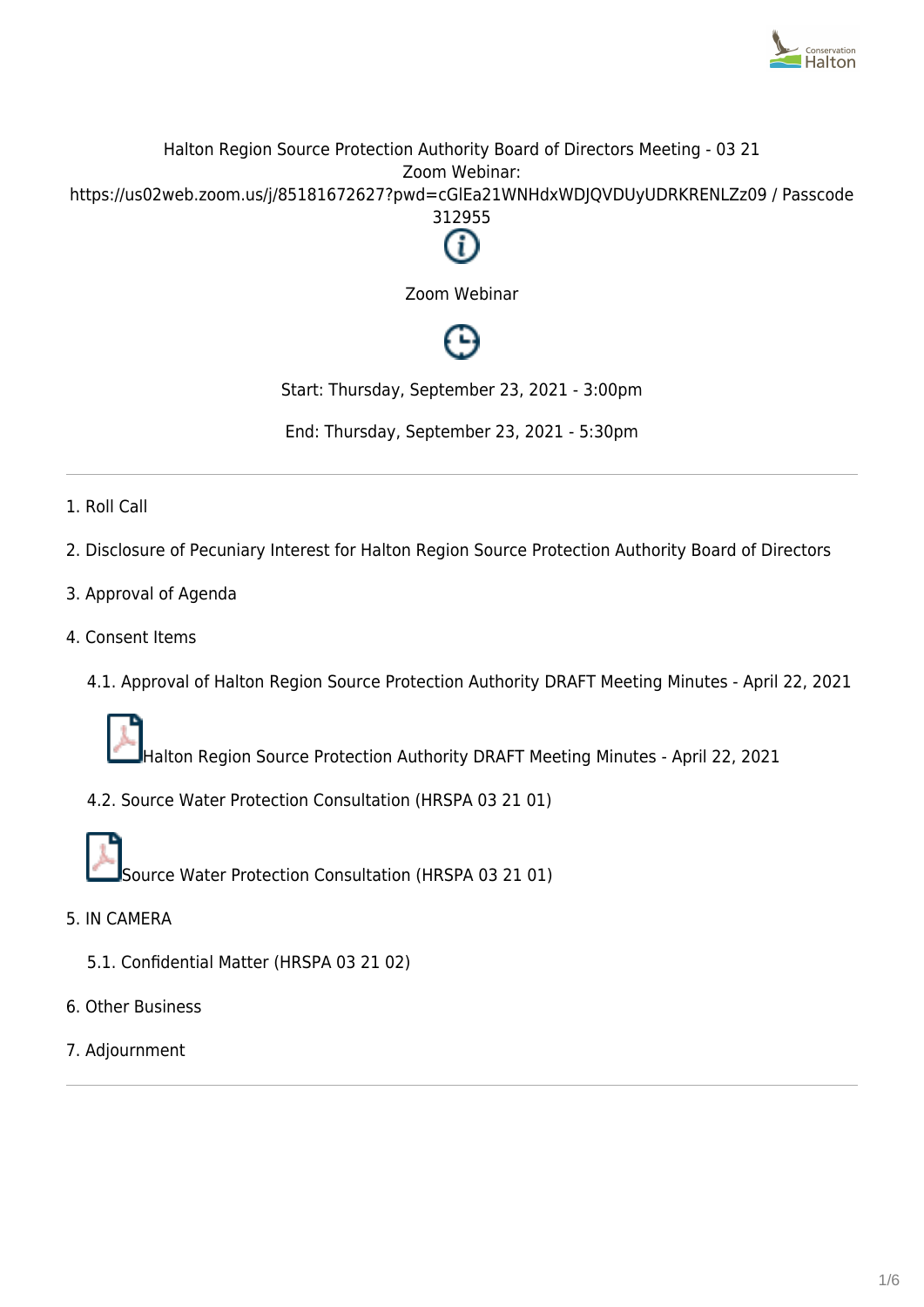#### **MEETING NO: # 02 21 HALTON REGION SOURCE PROTECTION AUTHORITY BOARD OF DIRECTORS**

# **MINUTES**

A meeting of the Halton Region Source Protection Authority Board of Directors was held on Thursday, April 22 at 3:00 p.m. via Zoom Webinar.

| <b>Members Present:</b> | <b>Mike Cluett</b><br>Rick Di Lorenzo<br>Joanne Di Maio<br><b>Cathy Duddeck</b><br>Allan Elgar<br>Dave Gittings<br><b>Steve Gilmour</b><br>Zeeshan Hamid<br>Moya Johnson<br><b>Gordon Krantz</b><br><b>Bryan Lewis</b><br><b>Marianne Meed Ward</b><br><b>Rory Nisan</b><br><b>Gerry Smallegange</b><br><b>Jim Sweetlove</b><br>Jean Williams                                                                                                                                                                                                                                                                                                                                                                                                                                                                                                                                                                                                                                                                                                       |
|-------------------------|-----------------------------------------------------------------------------------------------------------------------------------------------------------------------------------------------------------------------------------------------------------------------------------------------------------------------------------------------------------------------------------------------------------------------------------------------------------------------------------------------------------------------------------------------------------------------------------------------------------------------------------------------------------------------------------------------------------------------------------------------------------------------------------------------------------------------------------------------------------------------------------------------------------------------------------------------------------------------------------------------------------------------------------------------------|
| Absent                  | Hamza Ansari<br><b>Rob Burton</b><br>Zobia Jawed                                                                                                                                                                                                                                                                                                                                                                                                                                                                                                                                                                                                                                                                                                                                                                                                                                                                                                                                                                                                    |
| Staff present           | Kim Barrett, Associate Director, Science & Partnerships<br>Hassaan Basit, President & CEO/Secretary-Treasurer<br>Garner Beckett, Director, CH Foundation<br>Adriana Birza, Manager, Office of the CEO<br>Stephanie Bright, Public Relations Specialist<br>Niamh Buckley, Administrative Assistant, Office of the CEO<br>Lindsay Campbell, Project Coordinator, Terrestrial Restoration<br>Nigel Finney, Project Manager, Restoration & Conservation<br>Nikki Garstang, Health & Safety Specialist<br>Chitra Gowda, Senior Manager, Watershed Planning & Source Protection<br>Matt Howatt, Regional Infrastructure Team Lead<br>Craig Machan, Associate Director, Park Operations<br>Kellie McCormack, Associate Director, Planning & Regulations<br>Alex Meeker, Water Resources Engineer<br>Marnie Piggot, Director, Finance<br>Plezzie Ramirez, Director, Human Resources<br>Jill Ramseyer, Director, Corporate Compliance<br>Pavan Seth, Procurement Specialist<br>Barb Veale, Director, Planning & Watershed Management<br>Mark Vytvytskyy, COO |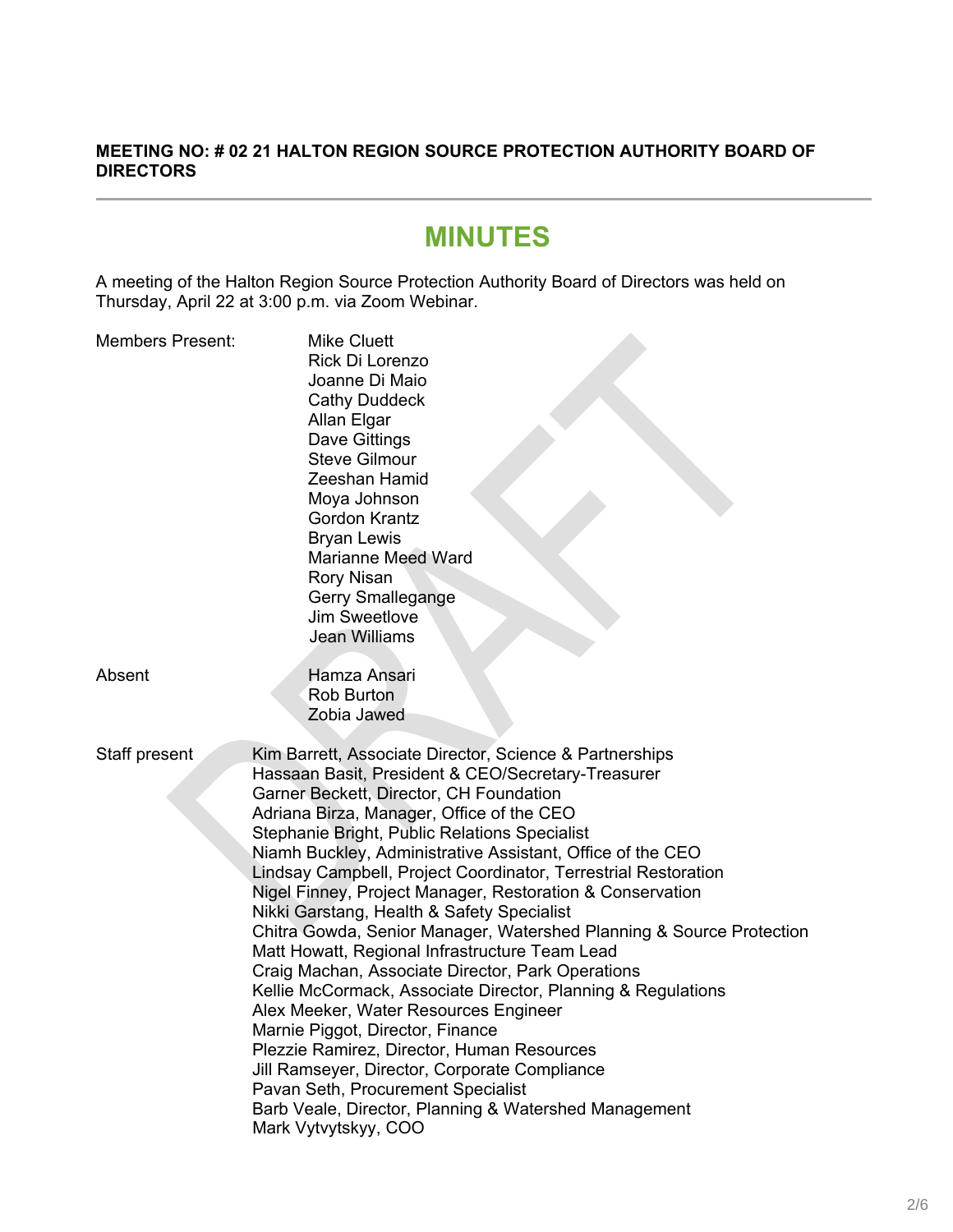Chair Gerry Smallegange called the Halton Source Protection Authority Board of Directors meeting to order at 3:09 p.m.

- **1. Roll Call**
- **2. Disclosure of Pecuniary Interest for Halton Region Source Protection Authority Board of Directors**

There were **NONE.**

- **3. Acceptance of Agenda**
- **HRSPA 02 01** Moved by: Cathy Duddeck Seconded by: Jean Williams

THAT the Halton Region Source Protection Authority Board of Directors **accepts the Agenda as distributed.**

*Carried*

#### 4. **Presentation**

4.1 Source Protection Plan - Annual Progress Report 2020 (HRSPA 02 21 02) (Chitra Gowda, Senior Manager, Watershed Planning and Source Protection)

#### **5. Consent Items**

- 5.1 Approval of the Halton Region Source Protection Authority Meeting Minutes dated February 18
- 5.2. Source Water Protection Section 36 Comprehensive Updates 2021-2 (HRSPA 02 21 01)

The consent items **were adopted**.

#### **6. Action Items**

**6.1. Annual Progress Report 2020 for the Halton-Hamilton Source Protection Plan (HRSPA 02 21 02)**

| <b>HRSPA 02 02</b> | Moved by: Gordon Krantz  |
|--------------------|--------------------------|
|                    | Seconded by: Allan Elgar |

THAT the Halton Region Source Protection Authority **receives for information the staff report outlining the progress in the Annual Progress Report 2020 for the Halton-Hamilton Source Protection Plan;**

And

THAT the Halton Region Source Protection Authority, together with the Hamilton Region Source Protection Authority, **endorses the submission of the Annual Progress Report**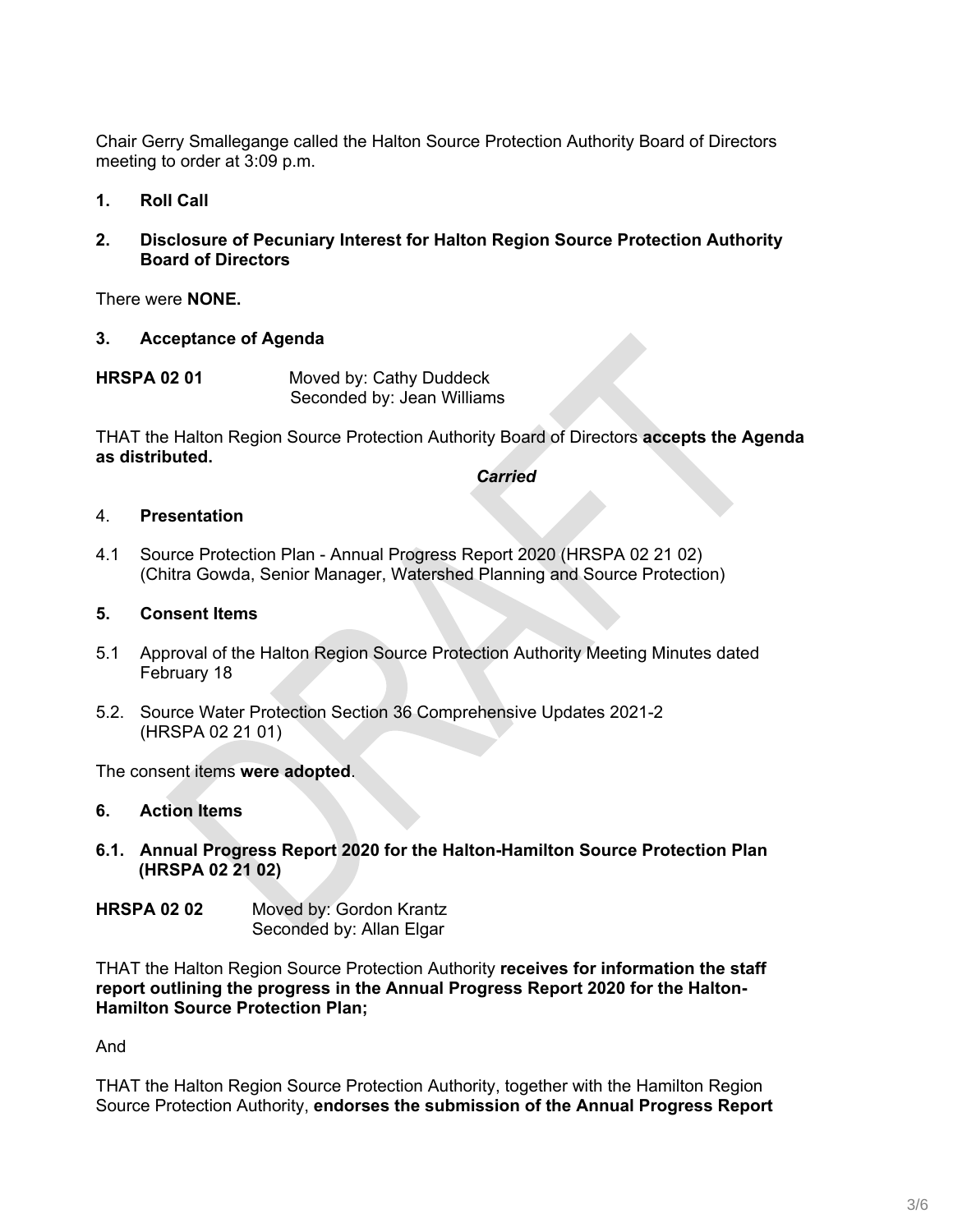**2020 for the Halton-Hamilton Source Protection Plan to the Ministry of the Environment, Conservation and Parks by May 1, 2021 in the format set out by the Province.**

*Carried*

### **7. Other Business**

There was **NO** other business

**8. Adjournment**

**HRSPA 02 03** Moved by: Mike Cluett

THAT the Halton Region Source Protection Authority Board of Directors meeting **be adjourned at 3:18 p.m.**

*Carried*

**Signed: Hassaan Basit, President & CEO/Secretary-Treasurer**

**Date: September 23, 2021**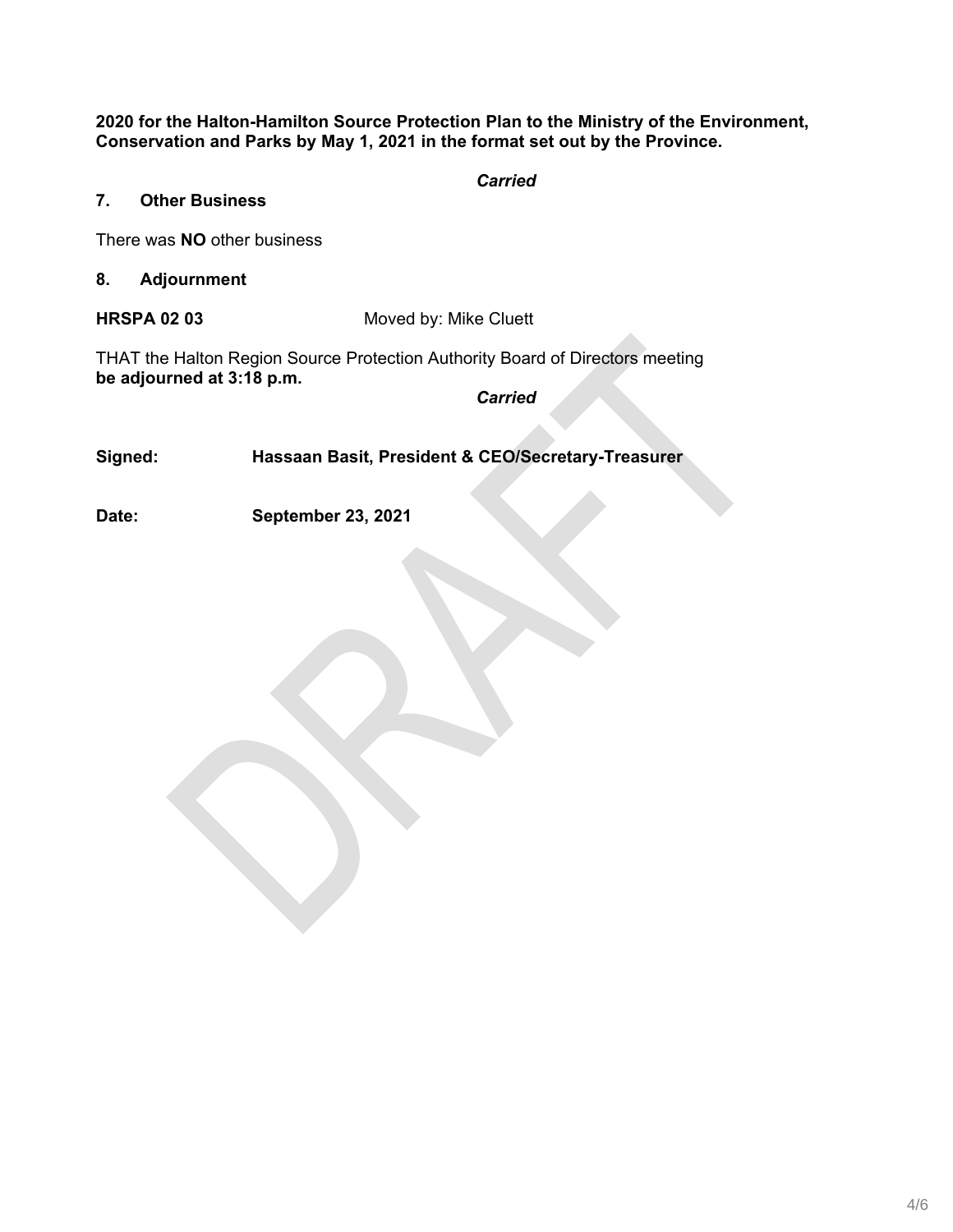



#### **TO: Halton Region Source Protection Authority Board of Directors**

- **MEMO: #** HRSPA 03 21 01
- **FROM:** Chitra Gowda, Senior Manager, Watershed Planning and Source Protection

**DATE** September 23, 2021

**SUBJECT: Source Water Protection Consultation**

# **MEMO**

The drinking water source protection program for the Halton-Hamilton Source Protection Region (HHSPR) is implemented by Conservation Halton and the Hamilton Conservation Authority who function as source protection authorities under Ontario's *Clean Water Act, 2006*.

Staff is undertaking comprehensive amendments to the assessment reports, source protection plan, and explanatory document per Section 36 of the *Clean Water Act, 2006*. These amendments are brought to the Halton-Hamilton Source Protection Committee (HHSPC) for review and endorsement. Figure 1 focuses on the steps of the consultation process. Table 1 provides an overview of the timelines to result in a submission to the Ministry of the Environment, Conservation and Parks (MECP).



**Figure 1:** Source Water Protection Consultation Steps